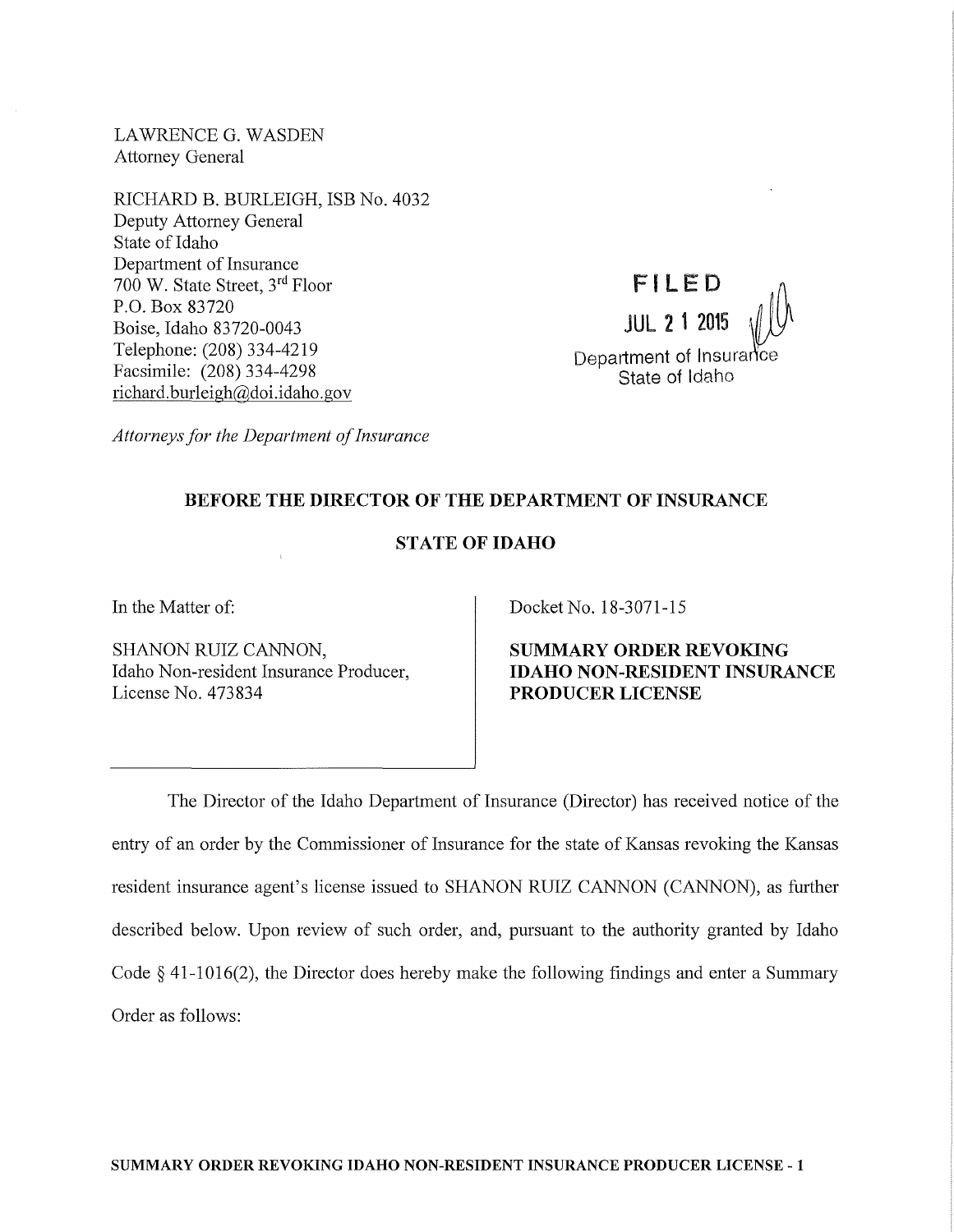#### **FINDINGS OF FACT**

**1.** CANNON, at all times relevant hereto, was licensed as a resident insurance agent in the state of Kansas.

2. On or about June 10, 2015, the Commissioner of Insurance for the State of Kansas entered a Summary Order, in Docket No. 4758--SO, based on CANNON's April 2015 criminal convictions in the state of Kansas and on CANNON's failure to report both the criminal convictions and a change of address to the Kansas Insurance Department as required. Such Summary Order became effective as a Final Order on June 29, 2015, revoking CANNON's Kansas resident insurance agent's license.

3. CANNON has been continuously licensed as an Idaho non-resident insurance producer, holding license number 473834 from the date of the initial issuance of such license on January 13, 2014, to the present date.

### **CONCLUSIONS OF LAW**

4. Idaho Code § 41-1016(2) provides that the Director shall, without hearing, suspend for not more than twelve (12) months, or shall revoke or refuse to continue any insurance producer license issued under title 41, chapter 10, Idaho Code, where the Director has received a final order of suspension, revocation or refusal to continue issued by the insurance regulatory official or court of jurisdiction of the licensee's home state. Based on the foregoing, the Director finds that the circumstances set forth above justify the revocation of CANNON's Idaho non-resident insurance producer license, pursuant to Idaho Code § 41-1016(2).

#### **ORDER**

NOW, THEREFORE, IT IS HEREBY ORDERED that Idaho Non-resident Insurance Producer License No. 473834 issued to CANNON is hereby REVOKED, effective immediately.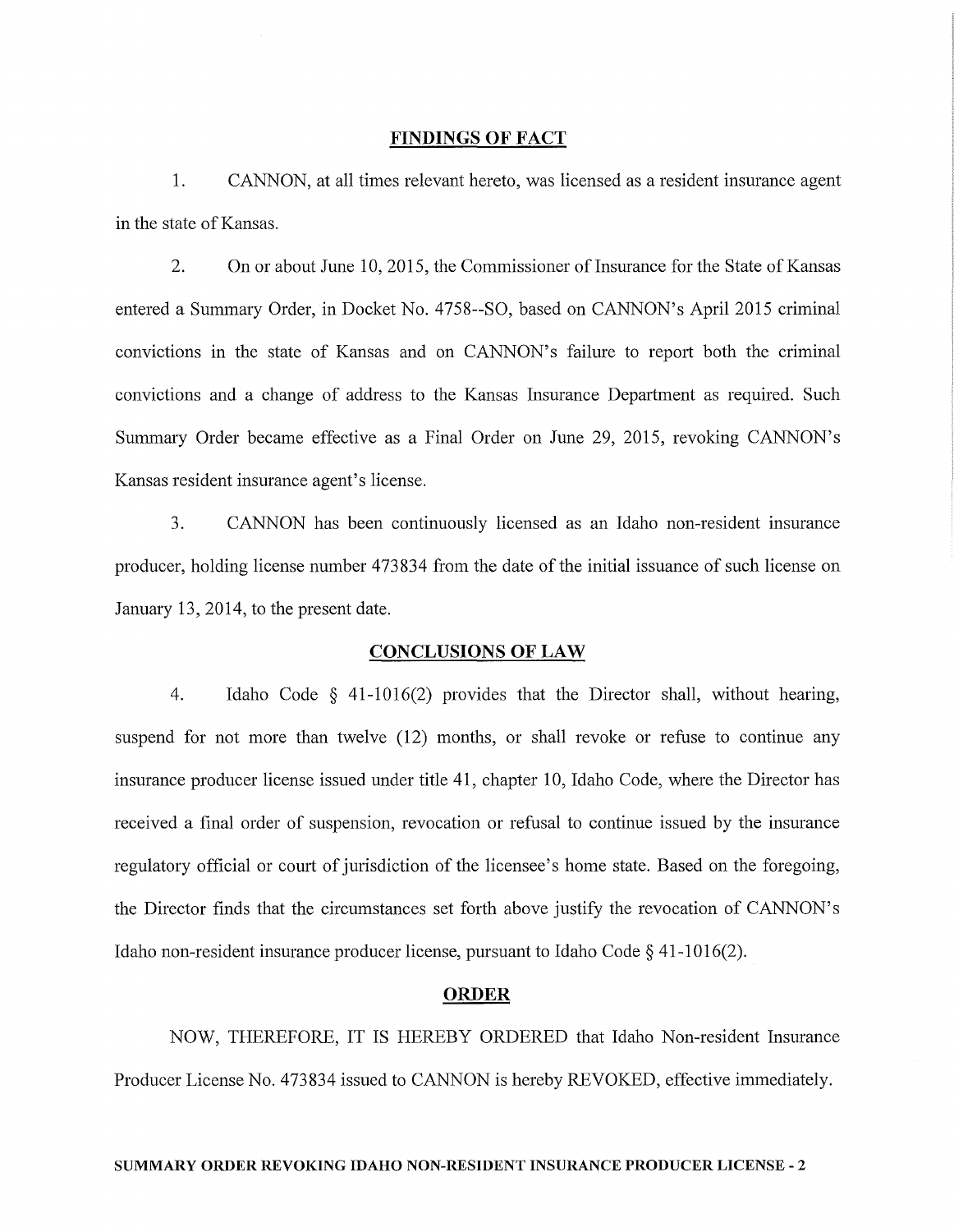IT IS FURTHER ORDERED, pursuant to Idaho Code§ 41-1027(1), that CANNON shall immediately return Idaho Non-resident Insurance Producer License No. 473834 to the Idaho Department of Insurance at the following address: 700 West State Street, P.O. Box 83720, Boise, Idaho, 83720-0043.

DATED this  $2/$  day of July, 2015.

STATE OF IDAHO DEPARTMENT OF INSURANCE

DEAN L. CAMERON

Director

### NOTIFICATION OF RIGHTS

This is a final order of the Director. Any party may file a motion for reconsideration of this final order within fomteen (14) days of the service date of this order. The agency will dispose of the petition for reconsideration within twenty-one (21) days of its receipt, or the petition will be considered denied by operation of law. *See* Idaho Code§ 67-5246( 4).

Pursuant to Idaho Code  $\S$ § 67-5270 and 67-5272, any party aggrieved by this final order may appeal this order by filing a petition in the district court of the county in which:

- i. A hearing was held,
- ii. The final agency action was taken,
- iii. The party seeking review of the order resides, or operates its principal place of business in Idaho, or
- iv. The real property or personal property that was the subject of the agency action is located.